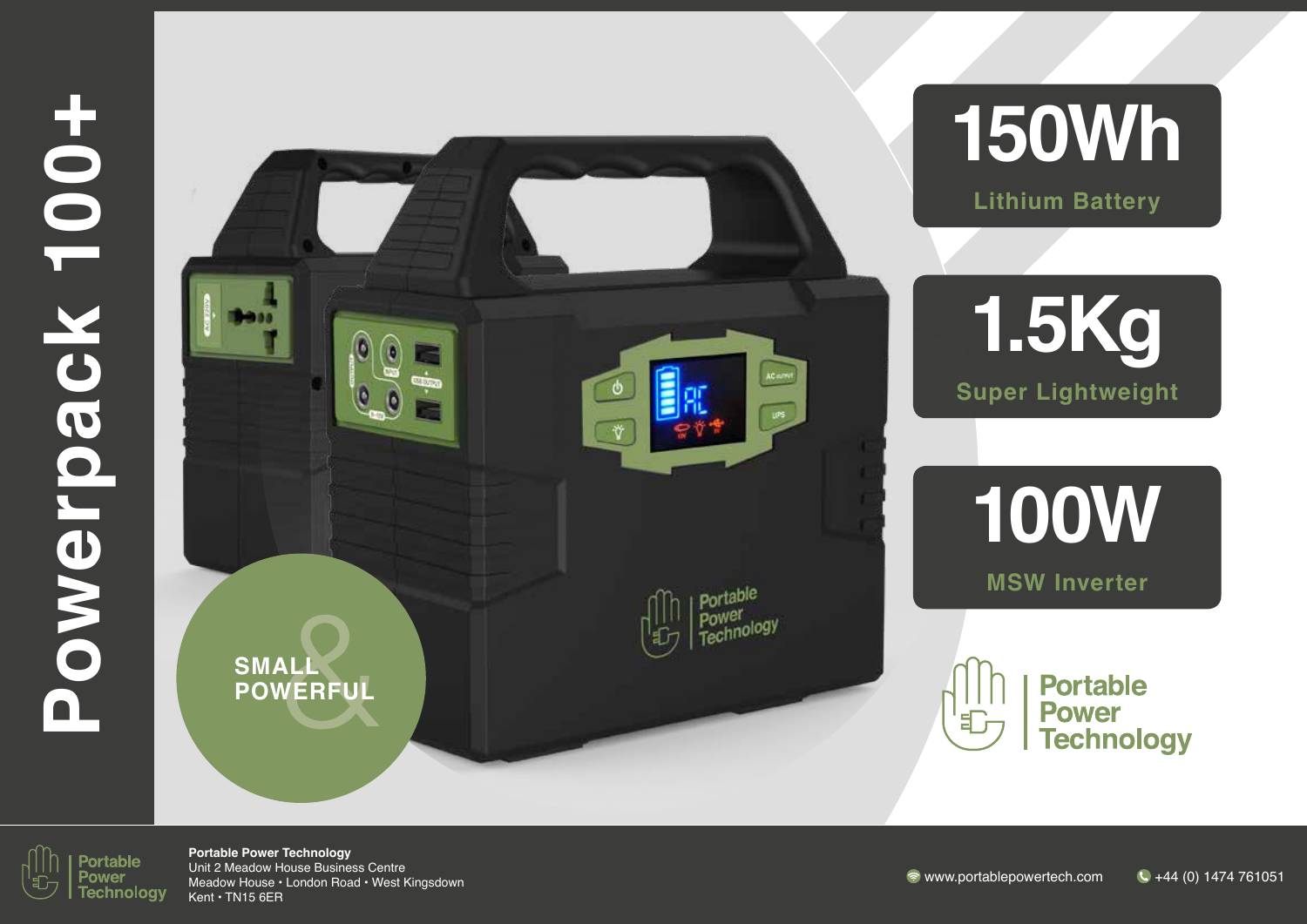## **What can I power..?**



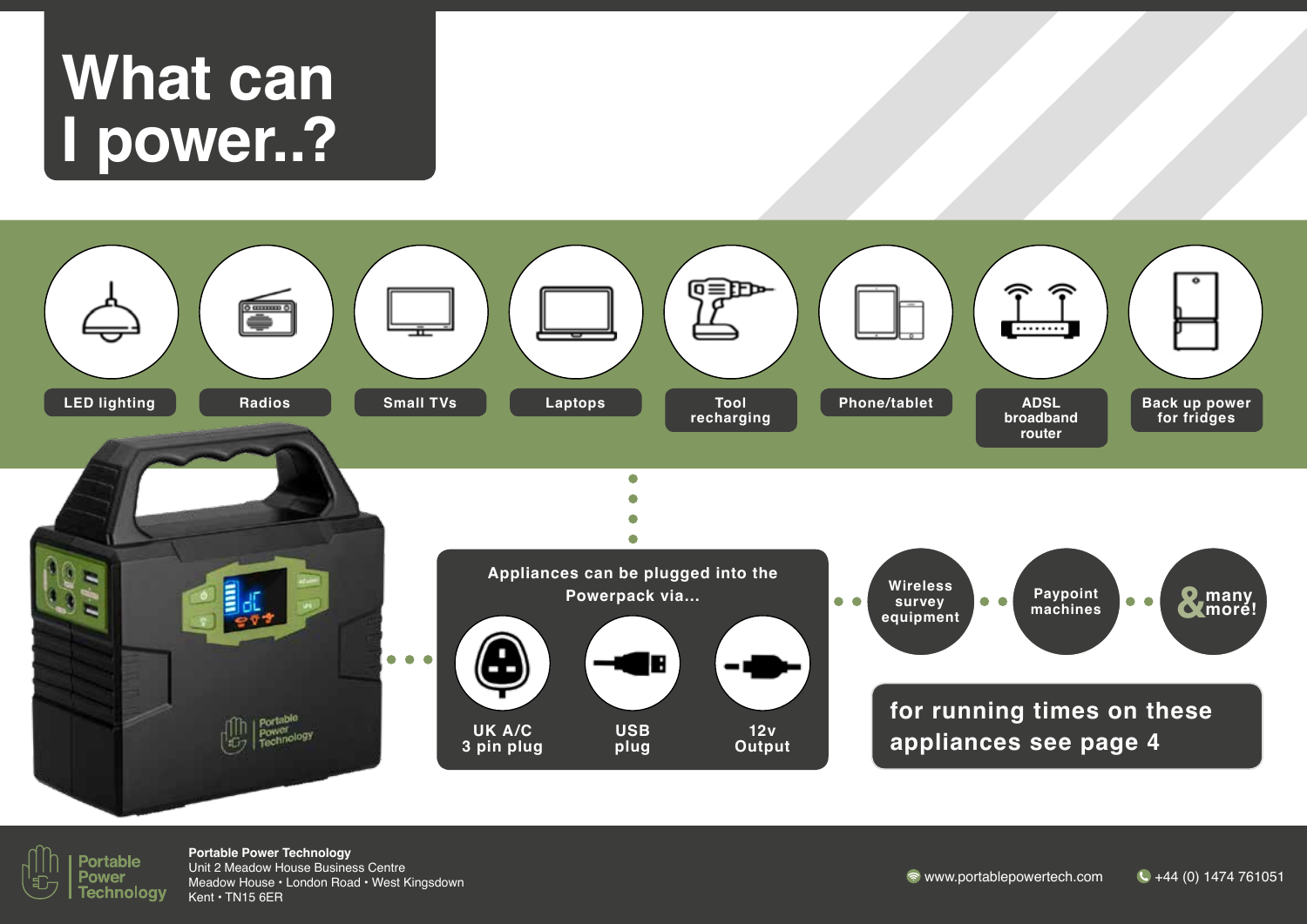## **Uses...**



**Back up power during power cuts**



**Glamping**



**Exhibition stands for lighting & paypoints**



**Garden lighting**



**Off-grid photography**



**Camping & fishing**



**Tool recharging**



**Sheds, cabins & garages**



**Market stalls, farm markets & fayres**



**Hiking**

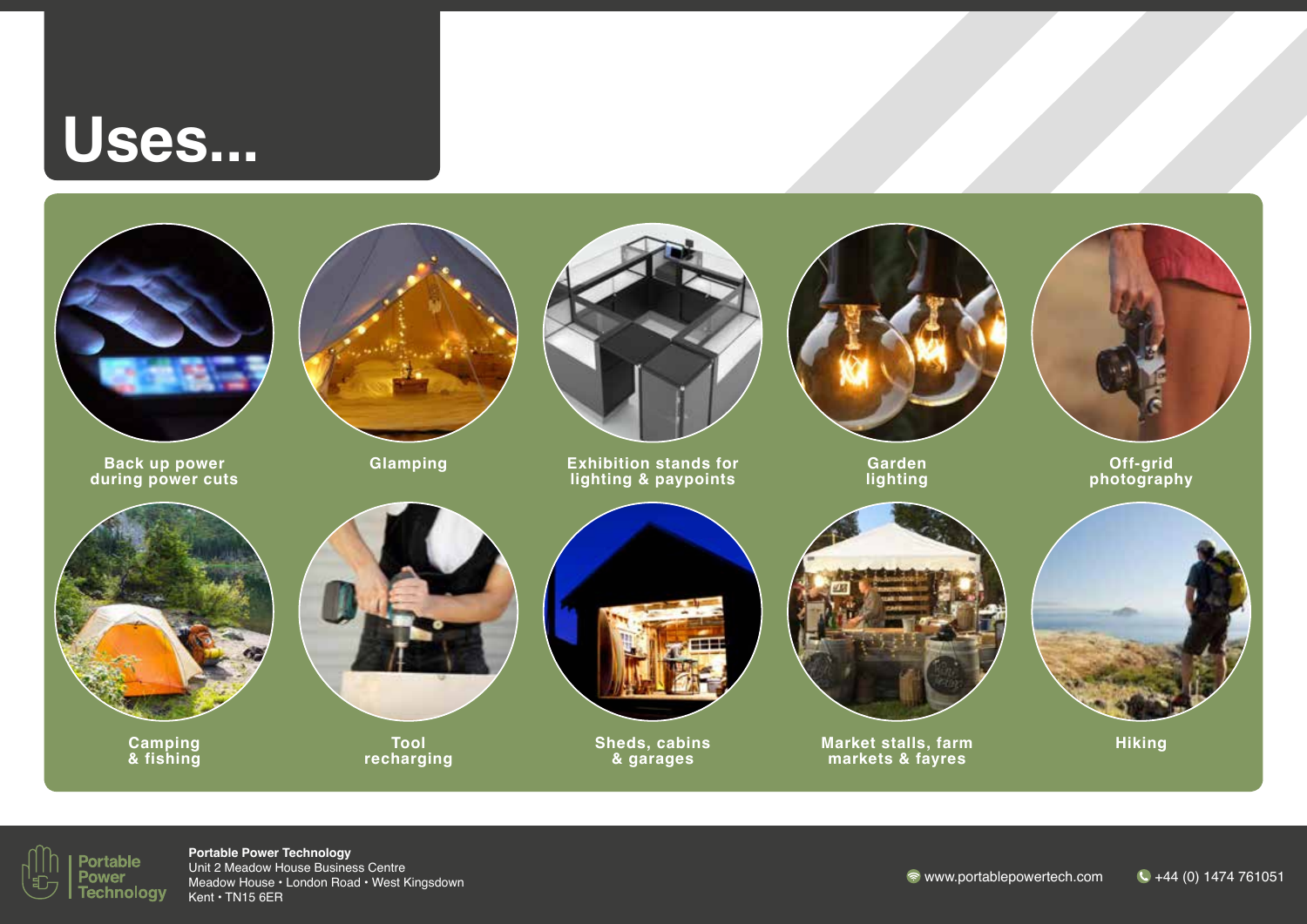# **Run times Powerpack 100+**



average wattage of appliance, application and environment. All calculations are made with a new unit with a 100% charged battery.

| <b>APPLIANCES</b>           |       | <b>POWER RATING</b> | POWERPACK 100+  |
|-----------------------------|-------|---------------------|-----------------|
| <b>ELECTRIC SHAVER</b>      | 四     | 2200 mAh            | 42 Full Charges |
| <b>SMART PHONE</b>          |       | 3000 mAh            | 10 Full Charges |
| <b>CORDLESS DRILL</b>       |       | 1300 mAH            | 5 Full Charges  |
| <b>CORDLESS SCREWDRIVER</b> |       | 1300 mAH            | 25 Full Charges |
| <b>TABLET</b>               |       | 8000 mAH            | 4 Full Charges  |
| <b>RADIO (DAB)</b>          |       | 3 Watts             | 42.7 Hours      |
| <b>USB FAN</b>              |       | 3 Watts             | 42.7 Hours      |
| <b>LED LIGHT (NIWA)</b>     |       | 3 Watts             | 42.7 Hours      |
| <b>CISCO AP</b>             | ببإسا | 6 Watts             | 21.3 Hours      |
| <b>CCTV CAMERA</b>          |       | 5-10 Watts          | 26.6-22.8 Hours |
| <b>LED LIGHT STRIP</b>      |       | 7.2 Watts           | 17.8 Hours      |
| <b>DVD OR BLU-RAY</b>       |       | 14 Watts            | 9.7 Hours       |
| <b>SMALL TV (19")</b>       |       | 30 Watts            | 4.3 Hours       |
| <b>AC FAN</b>               |       | 40 Watts            | 3.2 Hours       |
| <b>LAPTOP</b>               |       | 60 Watts            | 2.1 Hours       |
| <b>LARGE TV (50")</b>       |       | 70 Watts            | 1.8 Hours       |
| <b>HAIR STRAIGHTENERS</b>   |       | 75 Watts            | 1.7 Hours       |
| <b>XBOX ONE</b>             |       | 90 Watts            | 1.4 Hours       |
| <b>PLAYSTATION</b>          |       | 90 Watts            | 1.4 Hours       |
| <b>MUSIC SYSTEM</b>         |       | 100 Watts           | 1.3 Hours       |

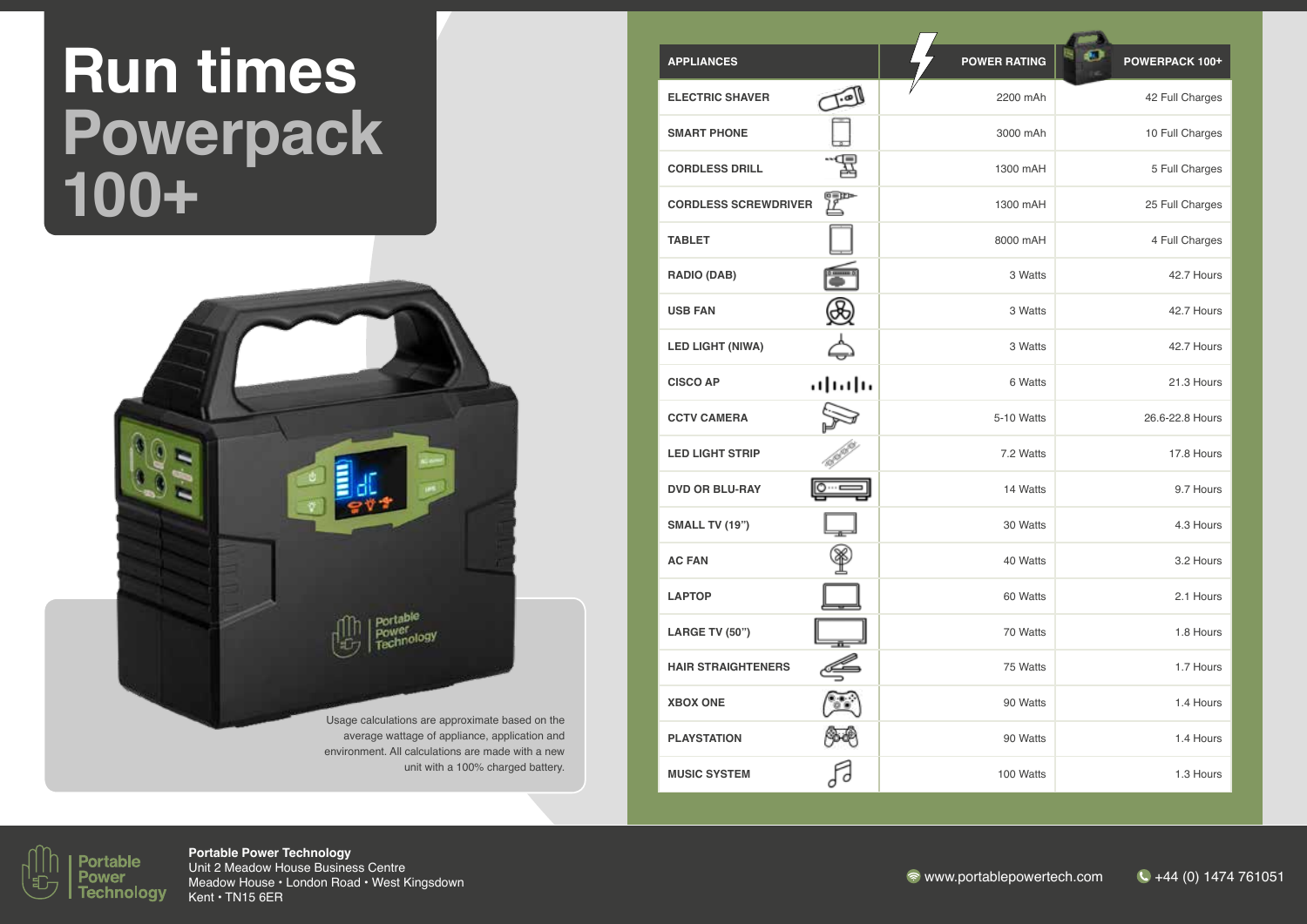# **Fast recharge**







**AC UK plug socket with inbuilt controller & compatible panel**

**DC 12v socket**

**6-8 hours to recharge via mains and car, solar will depend on panel and conditions**

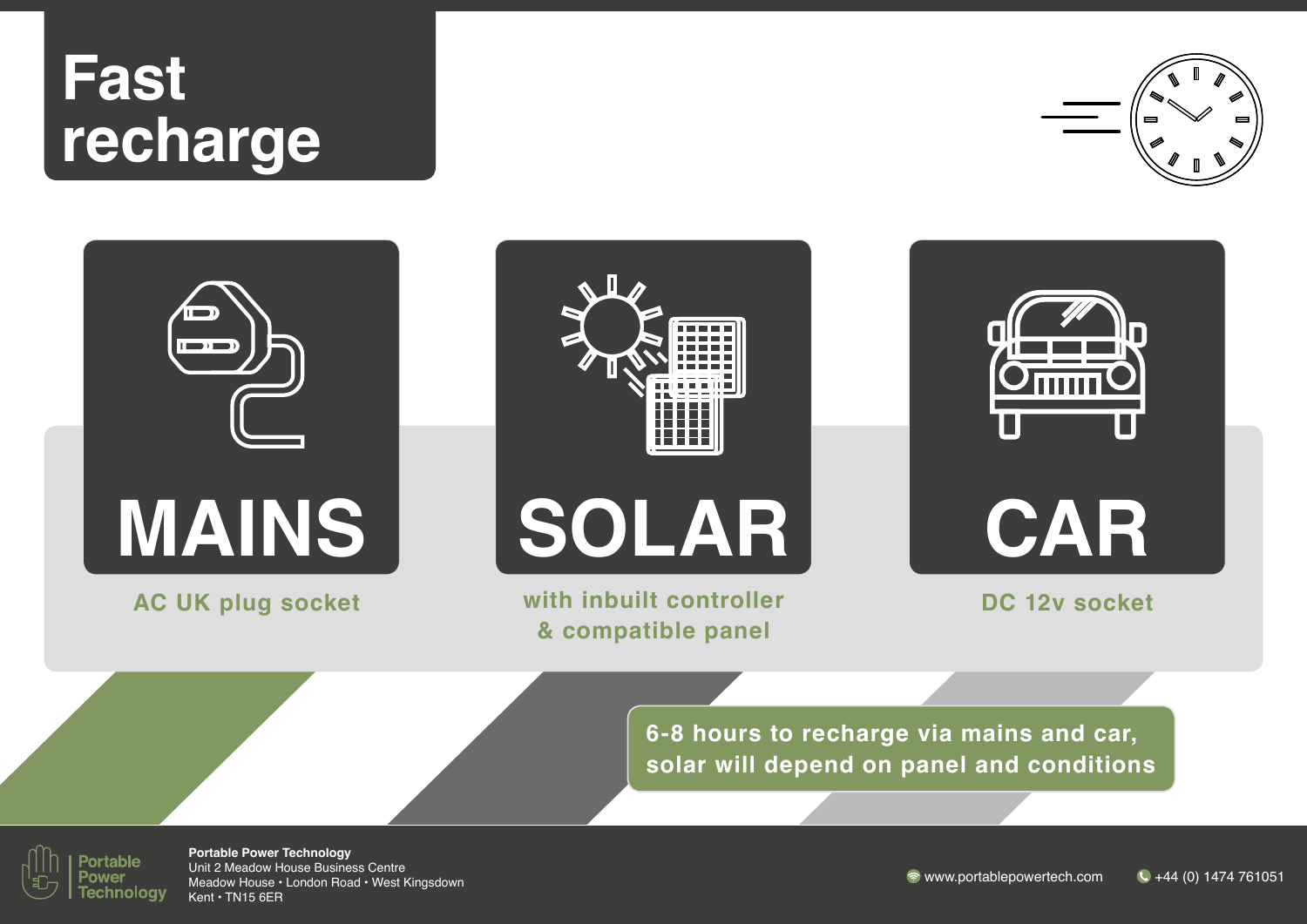#### **Included accessories**





**1x MC4 Solar cable**

**1x Car charger**